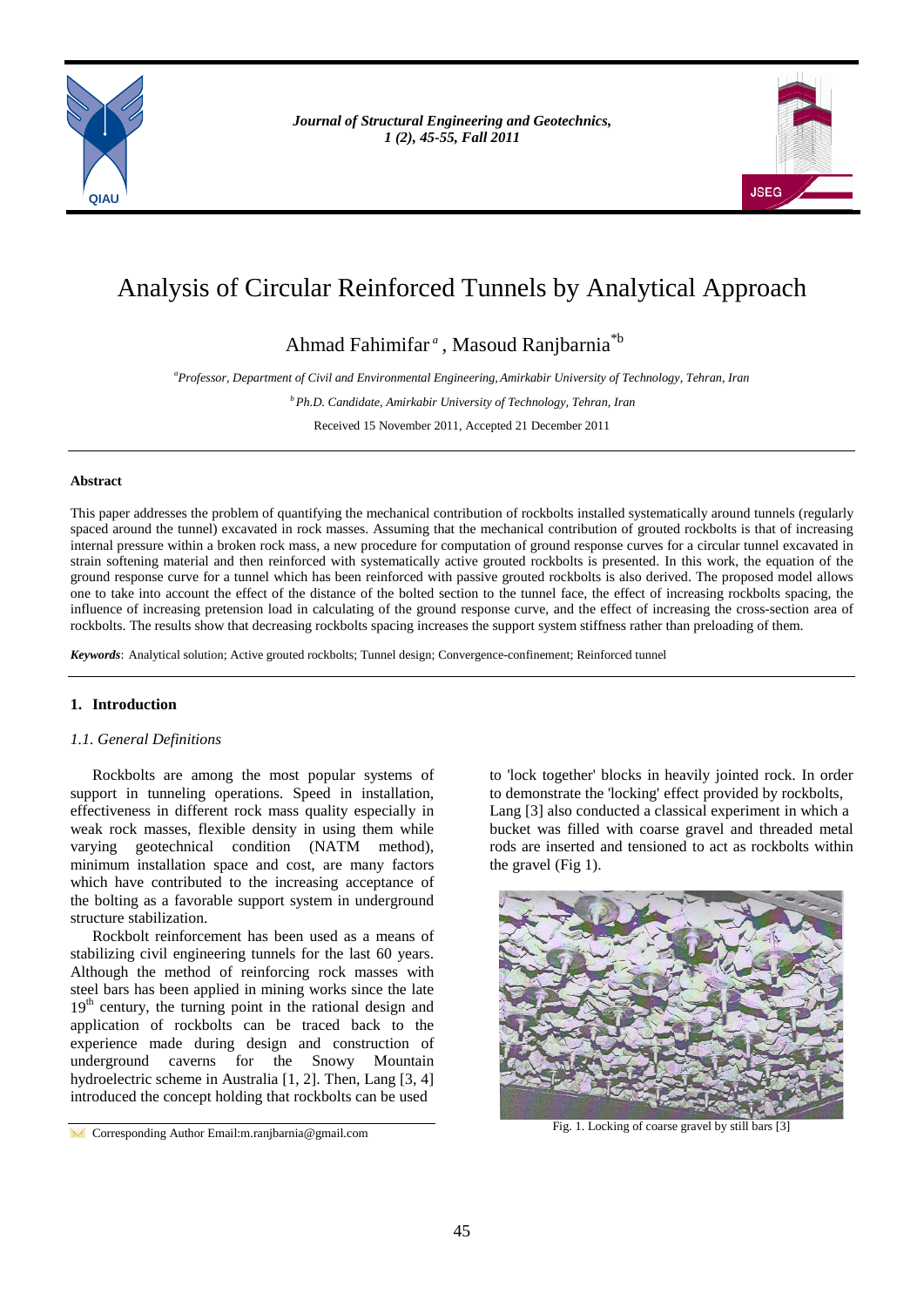Different types of rockbolts are used in design and construction of tunnels. Hoek and Brown [5] and Stillborg [6] provide detailed descriptions and illustrations of different rockbolt configurations used in practice. From a simplistic mechanical point of view, rockbolts can be divided into the two basic categories represented in Fig. 2: a) grouted rockbolts and b) anchored rockbolts [7].

In a grouted rockbolt, the shank of the rockbolt is placed into a drill hole and cement grout is injected in the space between the shank and the wall of the hole. As represented in Fig. 2a, a face plate is then secured at the head of the rockbolt with a washer and nut. The vector *Fr* in Fig. 2a represents the total force transferred from the rock to the rockbolt at the head of the rockbolt through shear stresses, indicated by  $\tau_{\rho}$  vectors along the shank of the rockbolt. In an anchored rockbolt (Fig. 2b), the shank of the rockbolt is placed into a drill hole with an expansion shell attached to the foot of the rockbolt. The vector  $F<sub>r</sub>$  in Fig. 2b represents the total force transferred from the rock to the rockbolt at the head of the rockbolt while the vector  $F_b$  represents the reaction developed at the foot of the rockbolt. In an anchored rockbolt (Fig. 2b), the axial force along the shank of the rockbolt is constant and therefore  $F_r = F_b$ .



Fig. 2. (a) Grouted and (b) Anchored rockbolts [6]

The grouted and anchored rockbolts are sometimes installed under tension (pre-tensioned or active rockbolt). In the grouted type, the cement grout is injected at the end part of along the bolt; then, it is tensioned and the head of the rockbolt is tied with a washer and nut to face plate. At last, the remainder part of the bolt is grouted. The purpose of pre-tensioning the rockbolts is to have them transfer

part of this initial (tensile) load as an active compressive load that increases further the resulting stress confinement in the rock mass.

It should be noted that there is no difference between passive and active grouted rockbolts behavior mechanism after installation in tunnels. But, effectiveness of active types is more than passive types due to pre-loading of them.

## *1.2. Tunnel Support System with Grouted Rrockbolts*

Systematic rockbolting is nowadays a standard practice in design and construction of tunnels in rock and a key component in technologies used for designing tunnels, such as New Austrian Tunneling Method [8]. In this method the purpose of rockbolting are used to lock together and prevent detachment of individual blocks.

Systematic rockbolt reinforcement in tunneling is normally designed through application of empirical, numerical and analytical approaches. The empirical approaches, the Q-System [9] and the RMR-System [10] provide guidelines on density of rockbolt reinforcement required to stabilize underground openings as a function of dimension of the opening and the quality of the rock mass. Numerical approaches based on the finite element, boundary element or distinct elements methods, have been widely applied in recent years due to the possibility of taking constitutive laws especially designed for geological materials, complex geometry and a good simulation of the step by step tunneling operations, into account. Analytical approaches are used to identify critical parameters; they can provide a quick estimate of the rock and reinforcement behavior, and can be used for preliminary design analyses or for pre dimensioning of the reinforcement.

The use of analytical approaches has encountered many theoretical problems as it is difficult to model the properties of reinforced material with the usual proposed models. This is because, unlike the other support systems, the grouted rockbolts do not act independently of the rock mass and hence the deformations, which occur in both the rock mass and the support system, cannot be separated [5].

According to the previous studies, the grouted rock bolting effects are summarized as the ground sewing, adding pressure on the tunnel boundary [11], cohesion improving [12], better geomechanical properties (both cohesion and friction angle) of rock mass [13-15], overall variation of rock mass properties [16, 17], adding internal pressure as a confining pressure within a broken rock mass [18-24], and stiffness improving of rock mass [7, 25]. Some of these researches are axisymmetric models on the basis of Convergence Confinement method which can be helpful to assess rock bolting effects in terms of tunnel convergence reduction [14, 15, 17, 18, 20].

In general, the previous models have proved that the bolting effect can be simulated with a rock mass properties variation but these models have rigorous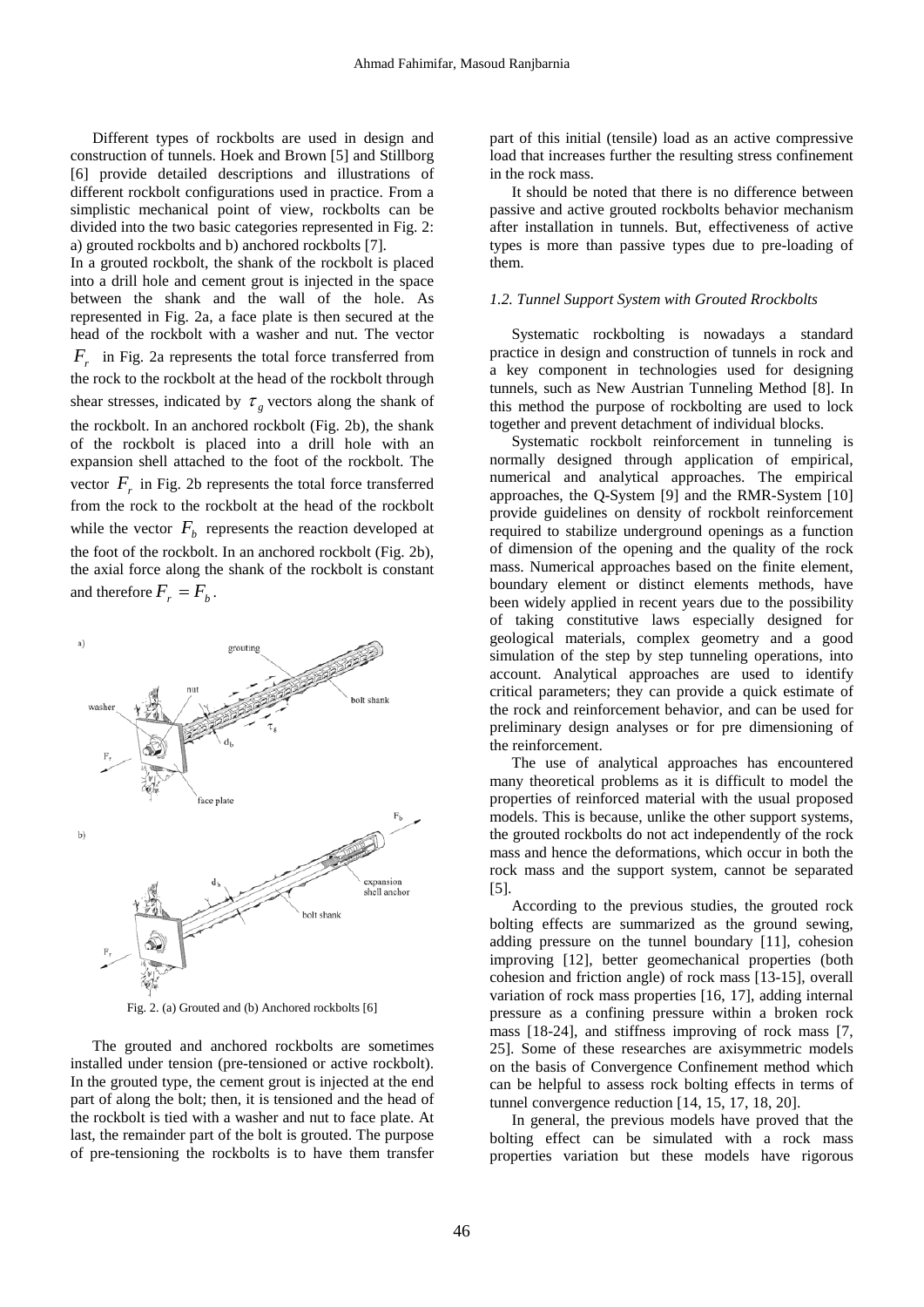simplifications. On the other hand, most of the previously described axisymmetric models have been developed for either passively grouted rock bolts or ungrouted tensioned rock bolts [5, 24]

Therefore, a new theoretical model is presented based on convergence-confinement method for the active grouted rockbolts in tunneling design in which the effect of distance of bolted section on tunnel face is also considered. In this solution, it is assumed that the pretensioning of bolts develops pressure within the broken rock mass. Therefore, because of much more tension of active grouted rockbolts, internal pressure within a broken rock mass will be increased much more than the passive types.

## **2. Problem Definition**

#### *2.1. General Assumptions*

A deep circular tunnel of radius  $r_i$  is driven in a homogeneous, isotropic, initially elastic rock mass subjected to a hydrostatic stress field  $P_0$  ( $K_0 = 1$ ) (see Fig. 3). The problem is studied in plane- strain conditions; therefore the three-dimensional effect even near the tunnel face is disregarded. The influence of the weight of the rock in the plastic zone on tunnel displacements is not considered and time-dependent changes properties of rock mass are neglected. Because of axial symmetry of the problem, the tangential and radial stresses,  $\sigma_{\theta}$  and  $\sigma_{r}$  in the rock mass surrounding the tunnel will be principal stresses,  $\sigma_1$  and  $\sigma_3$ , respectively.

Before rockbolts installation, it is assumed that the advancement of working face of the tunnel is as much as the stress induced in the rock at section where its distance from tunnel face is  $x$ , exceeds the yield strength of rock mass and an initial plastic zone of radius  $\overline{r}_e$  develops around the tunnel. It should be noted that developing plastic radius prior to support installation is proper assumption in most conditions [25].



Fig. 3. The plane strain axisymmetric circular tunnel problem

#### *2.2. Stress Aanalysis*

The idealized stress- strain relationships used in the following analysis is elasto- strain softening as shown in Fig 4. (the compressive stress and related strain are considered positive). According to Hoek & Brown [26], under the usual condition (such as usual depth and GSI), this material behavior is proper for most of rock masses. The strength criterion adopted is that proposed in [5]:

$$
\sigma_1 = \sigma_3 + \left( m \cdot \sigma_c \cdot \sigma_3 + s \cdot \sigma_c^2 \right)^{1/2}
$$
 (1)

Where  $\sigma_1$  and  $\sigma_3$  are the major principal stress and

minor principal stress at failure, respectively.  $\sigma_c$  is uniaxial compressive strength of the intact rock material, and parameters *m* , *s* are rock mass constants depending on the nature of the rock mass and its geotechnical conditions before failure.

After failure, the strength criterions in the softening and the residual zones are [27]:

$$
\sigma_1 = \sigma_3 + \left(\overline{m} \cdot \sigma_c \cdot \sigma_3 + \overline{s} \cdot \sigma_c^2\right)^{1/2}
$$
 (2)

$$
\sigma_1 = \sigma_3 + \left( m_r \cdot \sigma_c \cdot \sigma_3 + s_r \cdot \sigma_c^2 \right)^{1/2}
$$
 (3)

Where  $\overline{m}$ ,  $\overline{s}$  and  $s_r \cdot m_r$  are material constants in the softening and the residual zones.

It is assumed that both*m* , *s* decrease from the peak values to the residual values  $m_r$ ,  $s_r$  linearly [27]. Therefore:

$$
\overline{m} = m - (m - m_r) \frac{\eta}{\eta'}
$$
 (4)

$$
\overline{s} = s - (s - s_r) \frac{\eta}{\eta'}
$$
 (5)

Where  $\eta$  and  $\eta'$  are strain softening and critical strain softening parameters. These parameters can be calculated from [28]:

$$
\eta = \varepsilon_{\theta} - \varepsilon_{\theta} \tag{6}
$$

$$
\eta' = (\alpha - 1)\varepsilon_{\theta} \tag{7}
$$

where *f* and *h* parameters describe the magnitudes of plastic behavior after the peak condition (ratio between the radial and tangential plastic strain both in the residual and softening branch of the stress–strain curve),  $\alpha$  defines the width of the softening zone (see Fig 4) in brittle material  $\alpha = 1$  and  $\varepsilon_{\theta}$  is elastic strain corresponding to peak strength [26]:

$$
\varepsilon_{\theta} = \frac{M\sigma_C}{2G} \tag{8}
$$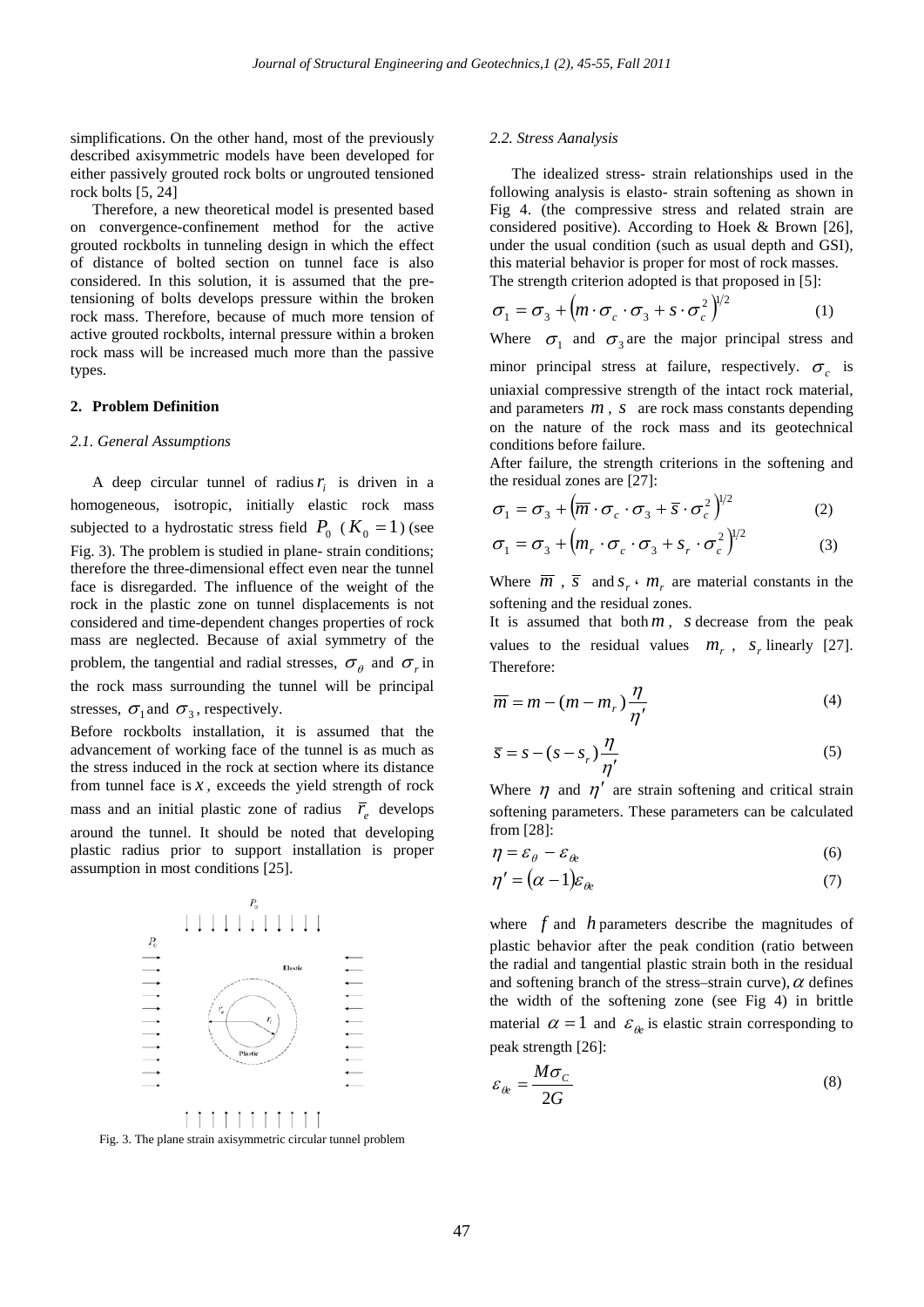Where  $G$  the shear modulus of rock is mass and  $M$  is [27]:

$$
M = \frac{1}{2} \left[ \left( \frac{m}{4} \right)^2 + m \frac{p_0}{\sigma_c} + s \right]^{\frac{1}{2}} - \frac{m}{8}
$$
(9)



Fig. 4. Strain softening material behavior [27]

#### *2.3. Strain and Displacement Analysis*

Under the axisymmetric plane strain condition, the strains and the displacements are expressed as [27]:

$$
\varepsilon_r = \frac{du_r}{dr}
$$
  
\n
$$
\varepsilon_\theta = \frac{u_r}{r}
$$
  
\n
$$
\varepsilon_z = 0
$$
 (10)

Where  $\varepsilon_r$ ,  $\varepsilon_\theta$  and  $\varepsilon_z$  are radial, tangential and longitudinal strains, respectively and  $u_r$  is radial displacement at radius *r* from tunnel center.

The plastic strains in the plastic zone are governed by an appropriate flow rule postulated for the yielding behavior. Since the extent of yielding depends on the dilation characteristics of the failed rock, the flow rule must adopt the influence of dilation. In the present solution, a linear Mohr-Coulomb plastic potential has been adopted. For an isotropic material, the principal axes of stress and strain increment coincide; therefore, under a plane strain condition, the ratio of the plastic strain increments can be given by:

$$
d\varepsilon_r^p + N_\psi d\varepsilon_\theta^p = 0 \tag{11}
$$

In which:

$$
N_{\psi} = \frac{1 + \sin \psi}{1 - \sin \psi} \tag{12}
$$

Where  $d\varepsilon_r^p$  and  $d\varepsilon_\theta^p$  are radial and plastic strain incremental and  $\psi$  is dilatancy angle.

Brown et al. [27] assumed that  $\psi$  in the softening zone is constant. On the other hand, Hoek and Brown [26] proposed  $\psi = \phi/8$  for softening material behavior.

# **3. Studies on Active Grouted Rockbolts in Tunnels**

## *3.1. General Assumptions*

- An axisymmetric bolt pattern consisting of identical active or passive grouted bolts are installed with  $S_c$  spacing around the circumference and with  $S_i$  spacing along longitudinal axis of tunnel (Fig 5).
- Grouted rockbolts are installed at a certain distance from tunnel face (refer to 2.1) (Fig 5).
- The length of a rockbolt should also be chosen so that it is anchored beyond the boundary of the broken zone in the original rock mass.
- The connection between bolt, grout and rock is rigid. Therefore, this paper does not address the shear displacement between the bolt and rock that may affect the axial stress distribution along the bolt.



Fig. 5. Rockbolts arrangement

#### *3.2. Modeling of Active and Passive Ggrouted Rockbolts*

The analytical solutions that have been proposed for tunnel design can be classified into two groups: (1)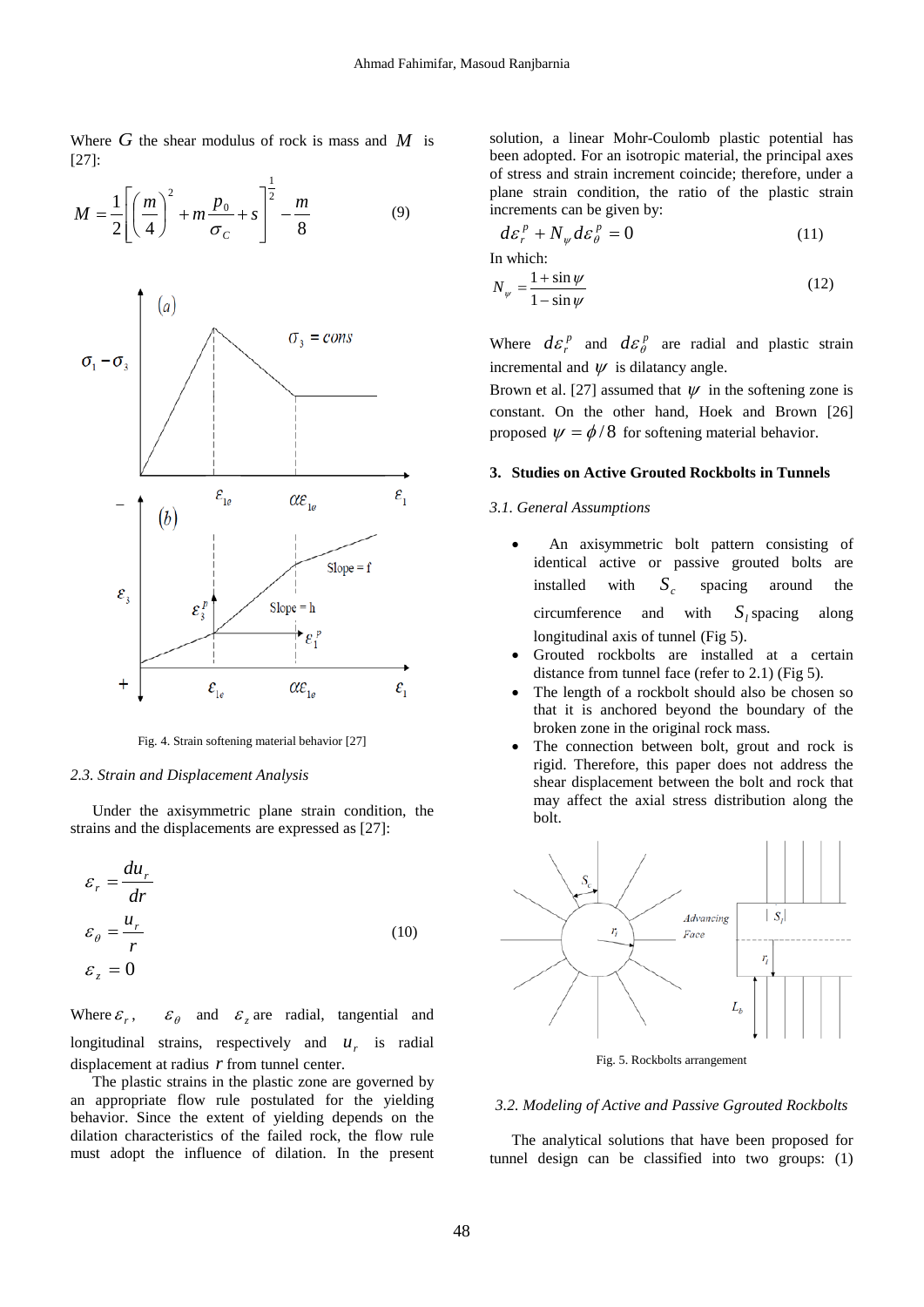solutions that are derived based on the assumption of an "equivalent" material or homogenization method and (2) solutions obtained with a "smeared" approach.

In the first group, the properties of the medium surrounding the tunnel are those of a composite that includes both the rockbolts and the rock. The solution is found based on the engineering properties of the equivalent material [7, 11- 15, 18, 20, 29].

In the second group, the smeared approach, the contribution of the rockbolt is distributed to the rock surrounding the rockbolt. In this method, it is assumed that the tensile load of the rockbolt *T* introduces a radial compression in the rock with magnitude  $T / (S_i S_j)$  [16, 19, 21- 24, 30].

In this paper, through combining both approaches, the analytical model is proposed for passive and active grouted rockbolts. According to the "smeared" method, the radial stress in the reinforced rock mass is:

$$
\sigma'_{r} = \sigma_{r} - \frac{T}{C}
$$
\n(13)

$$
C = S_t.S_t \tag{14}
$$

In which  $\sigma'_r$  is the adjusted radial stress.

On the other hand, the combination of rockbolts and rock mass can be replaced by composite medium whose strength is much more than rock mass strength due to having greater radial (confinement) stress ( $\sigma'_r$ ). (Note: The greater the radial stress, the greater the strength of rock mass)

The strength criterion of composite medium is:

$$
\sigma_{\theta} - \sigma'_{r} = \left[ m_{r} \sigma_{c} \sigma'_{r} + s_{r} \sigma_{c}^{2} \right]^{1/2}
$$
 (15)

Combination of Eqs (13) and (15) gives:

$$
\sigma_{\theta} - \sigma_r = \left[ m_r \sigma_c (\sigma_r - T/C) + s_r \sigma_c^2 \right]^{1/2} - T/C \qquad (16)
$$

The differential equation of equilibrium is given by [27]:

$$
\frac{d\sigma_r}{dr} = \frac{\sigma_\theta - \sigma_r}{r} \tag{17}
$$

Where  $\sigma_r$  and  $\sigma_\theta$  are radial and tangential stresses, respectively, at a point around the tunnel at a radius *r* from the tunnel centre.

Substituting Eq. (16) into Eq. (17) leads to equilibrium equation of composite medium:

$$
\frac{d\sigma_r}{dr} = \frac{\left[m_r \sigma_c (\sigma_r - T/C) + s_r \sigma_c^2\right]^{1/2} - T/C}{r}
$$
(18)

In the strain softening zone  $m<sub>r</sub>$  and  $s<sub>r</sub>$  are substituted by  $\overline{m}$  and  $\overline{s}$ . In this situation, the Esq. will be very complex and do not have closed form solution. Therefore, a numerical solution using a simple stepwise procedure based on the finite difference method is adopted to solve the differential equations of equilibrium and distribute stresses and strains in the plastic zone. The stepwise solution involves the discretization of the plastic zone in annular rings starting from the unknown elasticplastic interface towards the tunnel by incrementing the tangential strain value  $\mathcal{E}_{\theta(i)}$  for every calculation step (for example  $0.01\varepsilon_{\theta(i)}$  and calculating the corresponding radial strain  $\varepsilon_{r(i)}$  (the meshing and splitting of the medium is shown in Fig. 6).



Fig. 6. Typical annulus in plastic zone used in step wise solution

Now, Using Eq. (18) for a general thin annular ring between  $r_{(i-1)}$  and  $r_{(i)}$ , it may be written as an approximation:

$$
\frac{\sigma_{r(j-1)} - \sigma_{r(j)}}{r_{(j-1)} - r_{(j)}} = \frac{\left[\frac{m_a \sigma_c}{2} \left[ \left(\sigma_{r(j)} + \sigma_{r(j-1)}\right) - \frac{T_{(j)} + T_{(j-1)}}{C} \right] + s_a \sigma_c^2 \right]^{1/2}}{\frac{r_{(j)} + r_{(j-1)}}{2}} - \frac{T_{(j)} + T_{(j-1)}}{2C} \frac{2}{r_{(j)} + r_{(j-1)}} \tag{19}
$$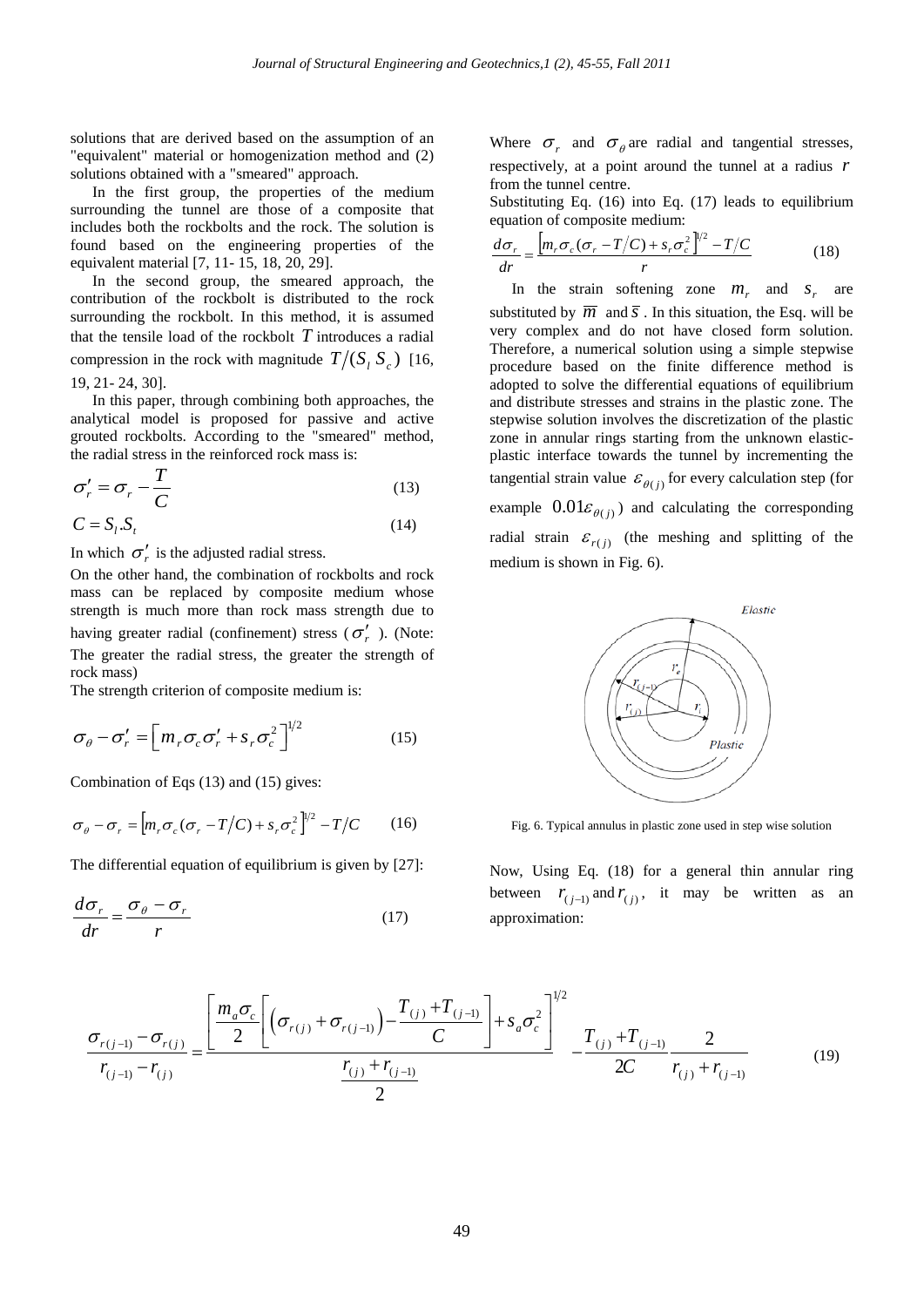$m_a$  And  $s_a$  material properties for ring  $r_{(i)}$ . The bolt load is:

$$
T = A_b.E_s.\varepsilon_t \tag{20}
$$

Where  $A_b$  cross section area of bolt is,  $E_s$  is elasticity modulus of bolt and  $\varepsilon_b$  is total bolt strain.

In active grouted rockbolts, axial tension load is developed not only by shear stress transmission due to rock mass deformation along the bolt shank (like passive grouted bolts), but also is produced by applying the pretension load. Pre- tension bolt load is:

$$
T_{pre} = A_b.E_s.\mathcal{E}_{pre}
$$
 (21)

and corresponding average radial stress in rock mass is:

$$
\sigma_{pre} = \frac{T_{pre}}{C}
$$
 (22)

Where  $\varepsilon_{pre}$  is pre- tension strain. According to the static equilibrium,  $T_{pre}$  is constant along the bolt, but  $C$  is not constant along the bolt. (Influence area of bolt decreased due to increasing  $S_c$  along the bolt). However, for the sake of simplicity, it is assumed,  $C$  is constant and then  $\sigma_{\eta r e}$  is also constant along the bolt.

After grouting the reminder of the bolt length and advancing the working face, the plastic zone becomes greater (see fig 7) and the whole broken rock mass moves into the tunnel and interacts with rock bolts. Therefore, total axial tension load in active grouted rockbolts is given by:

$$
T = A_b E_s (\varepsilon_r' + \varepsilon_{pre})
$$
 (23)

where  $\varepsilon'_{r}$  is the radial strain within rock mass that takes place after rockbolt installation. The radial strain of rock mass:

$$
\varepsilon' = \begin{cases} \varepsilon_r - \overline{\varepsilon}_r & r_i \le r < \overline{r}_e \\ \varepsilon_r - \varepsilon_{re} & \overline{r}_e \le r \le r_e \end{cases}
$$
 (24)

where  $\mathcal{E}_r$  is total radial strain of plastic zone at  $r$  (can be calculated from Brown et al [27] method which briefly explained in section 3.2),  $\overline{\mathcal{E}}_r$  is the radial strain in initial plastic zone that take place before rockbolt installation at

*r* (can be calculated like  $\varepsilon_r$  by [27]),  $\overline{r}_e$  and  $r_e$  is initial and final plastic radius.



Fig 7. Increasing plastic radius after rockbolt installation and advancing working face

The active rockbolt axial force for the annular located in the initial plastic zone (which is produced before rock bolt installation) can be obtained as:

$$
T_{(j)} = A_b E_s (\varepsilon_{r(j)} - \overline{\varepsilon}_{r(j)} + \varepsilon_{pre})
$$
  
\n
$$
r_i \le r < \overline{r}_e
$$
 (25)

and for the annular ring located in the plastic zone which is being produced in excavation process after rockbolts installation can be approximately obtained as:

$$
T_{(j)} = A_b E_s (\varepsilon_{r(j)} - \varepsilon_{re} + \varepsilon_{pre})
$$
\n
$$
\overline{r}_e \le r < r_e
$$
\n(26)

Firstly, solving of the problem would be continued for the  $r_i \leq r < \overline{r}$  condition.

Combination of Eqs. (19) and (25) gives:

$$
\frac{\sigma_{r(j-1)} - \sigma_{r(j)}}{r_{(j-1)} - r_{(j)}} = \frac{\left[ \frac{m_a \sigma_c}{2} \left[ \left( \sigma_{r(j)} + \sigma_{r(j-1)} \right) - \frac{A_b E_s}{C} \left( \varepsilon_{r(j)} + \varepsilon_{r(j-1)} - \overline{\varepsilon}_{r(j)} - \overline{\varepsilon}_{r(j+1)} + 2 \varepsilon_{pre} \right) \right] + s_a \sigma_c^2 \right]^{1/2}}{\frac{r_{(j)} + r_{(j-1)}}{2}}
$$
\n
$$
-\frac{A_b E_s}{C} \frac{\left( \varepsilon_{r(j)} + \varepsilon_{r(j-1)} - \overline{\varepsilon}_{r(j)} - \overline{\varepsilon}_{r(j-1)} + 2 \varepsilon_{pre} \right)}{r_{(j)} + r_{(j-1)}}
$$
\n(27)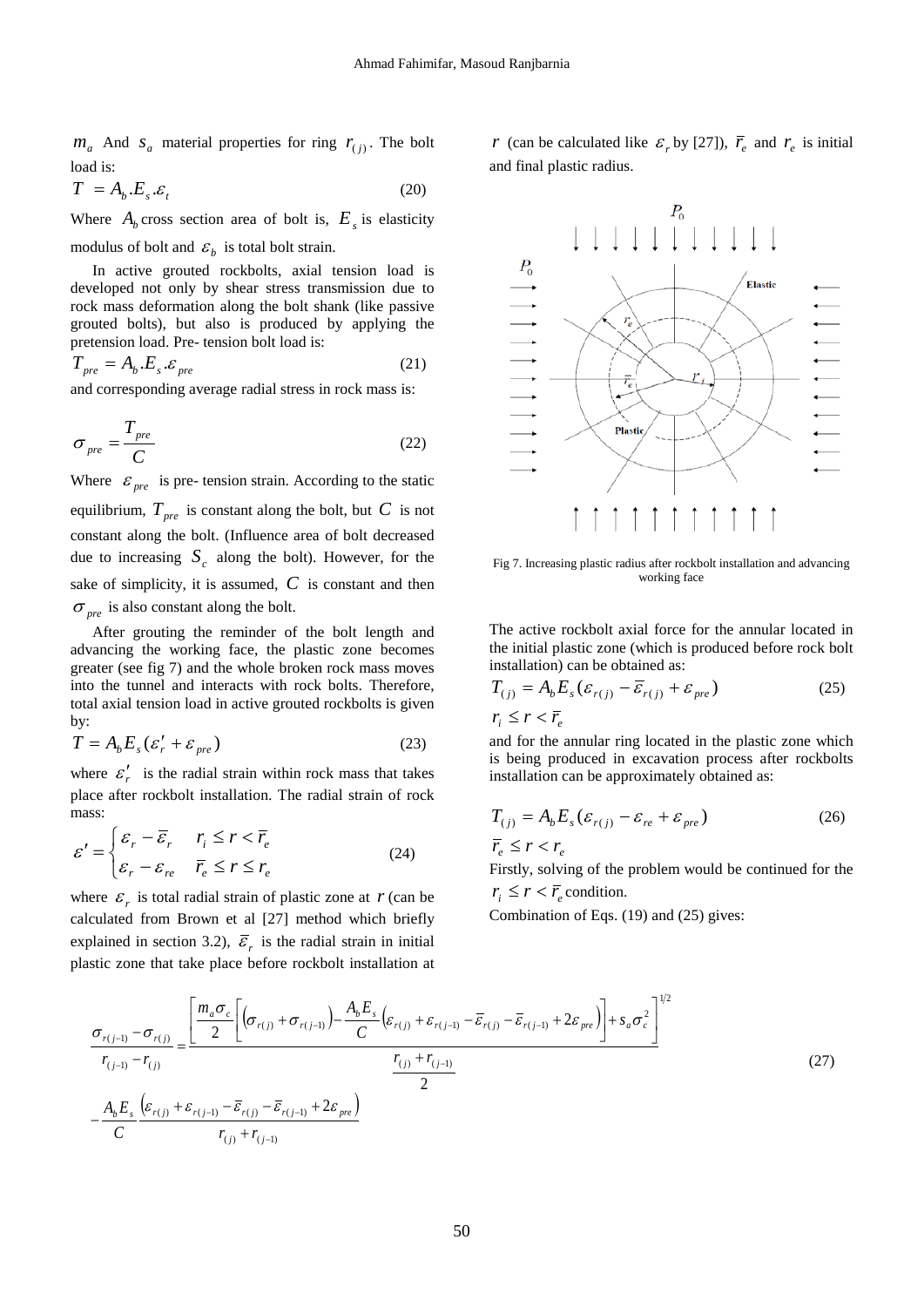For a very thin annular ring and according to the relations between displacements and strains, it can be written as [27]:

$$
\frac{r_{(j)}}{r_{(j-1)}} = \frac{2\varepsilon_{\theta(j-1)} - \varepsilon_{r(j-1)} - \varepsilon_{r(j)}}{2\varepsilon_{\theta(j)} - \varepsilon_{r(j-1)} - \varepsilon_{r(j)}}
$$
(28)

The following parameters are also defined as: [27]

$$
\lambda_{(j)} = \frac{r_{(j)}}{r_e} \tag{29}
$$

$$
\overline{\lambda}_{(j)} = \frac{r_{(j)}}{\overline{r}_e} \tag{30}
$$

Combination of Eqs. (28) and (29) gives [27]:

$$
\beta = \frac{\lambda_{(j)}}{\lambda_{(j-1)}} = \frac{2\varepsilon_{\theta(j-1)} - \varepsilon_{r(j-1)} - \varepsilon_{r(j)}}{2\varepsilon_{\theta(j)} - \varepsilon_{r(j-1)} - \varepsilon_{r(j)}}
$$
(31)

And also with definition of [27]:

$$
\gamma = \varepsilon_{r(j-1)} + \varepsilon_{r(j)} = \frac{2[\lambda_{(j-1)}\varepsilon_{\theta(j-1)} - \lambda_{(j)}\varepsilon_{\theta(j)}]}{\lambda_{(j-1)} - \lambda_{(j)}}
$$
(32)

$$
\overline{\gamma} = \overline{\varepsilon}_{r(j-1)} + \overline{\varepsilon}_{r(j)} = \frac{2\left[\overline{\lambda}_{(j-1)}\overline{\varepsilon}_{\theta(j-1)} - \overline{\lambda}_{(j)}\overline{\varepsilon}_{\theta(j)}\right]}{\overline{\lambda}_{(j-1)} - \overline{\lambda}_{(j)}}
$$
(33)

$$
\gamma_{pre} = 2\varepsilon_{pre} \tag{34}
$$

(Note: subscripts  $(j)$  and  $(j-1)$  refer to rings at plastic zone at radius  $r_{(i)}$  and  $(j-1)$ )

For abbreviation it can be written: [27]

$$
K = \frac{\lambda_{(j-1)} - \lambda_{(j)}}{\lambda_{(j)} + \lambda_{(j-1)}}
$$
(35)

$$
K_1 = \frac{A_b E_s}{2C} \gamma \tag{36}
$$

$$
\overline{K}_1 = \frac{A_b E_s}{2C} \overline{\gamma}
$$
 (37)

$$
K_2 = \frac{m_a \sigma_c}{4} \tag{38}
$$

$$
K_t = \frac{A_b E_s}{2C} \gamma_{pre} \tag{39}
$$

Combination of Eqs.  $(32) - (34)$  and  $(27)$  and then substitution of Eqs (35)-(39) gives the second order equation for  $\sigma_{r(i)}$ :

$$
a \cdot \sigma_{r(j)}^2 + b \cdot \sigma_{r(j)} + c = 0 \tag{40}
$$

In which:

$$
a = \frac{1}{4K^2}
$$
  
\n
$$
b = \frac{\overline{K}_1 - K_1 - K_t}{K} - \frac{\sigma_{r(j-1)}}{2K^2} - 2K_2
$$
  
\n
$$
c = \sigma_{r(j-1)} \left[ \frac{\sigma_{r(j-1)}}{4K^2} + \frac{K_1 - \overline{K}_1}{K_2} - 2K_2 \right]
$$
  
\n
$$
+ (K_1 - \overline{K}_1)^2 + 4K_2(K_1 - \overline{K}_1) - s_a \sigma_c^2
$$
  
\n(41)

For  $\overline{r}_e \le r < r_e$  region and considering Eq. (26), and then replacing  $\overline{K}_1$  by  $K_e$ :

$$
K_e = \frac{A_b E_s}{2C} \gamma_e \tag{42}
$$

$$
\gamma_e = 2\varepsilon_{re} = -\frac{M\sigma_c}{G} \tag{43}
$$

Gives the second order equation for  $\sigma_{r(i)}$  to that region.

The boundary conditions for these equations are, respectively, defined as follows:

$$
r = r_{i} \mid \sigma_{r} = p_{i} \text{ and}
$$

(II)  $r = r_e \, \mathbf{i} \, \sigma_r = \sigma_{re}$ 

 $\sigma_{re}$  is radial stress in plastic- elastic interface and can be calculated by:

$$
\sigma_{re} = p_0 - M\sigma_c \tag{44}
$$

For further information about the boundary condition and solving the Eqs, refer to Appendix B in [27].

# **4. Examples**

Some examples from [27] are chosen and ground response curve calculations, for a rock mass being reinforced by grouted rockbolts, are performed and the corresponding curve is plotted. In this method, the effect of active and passive grouted rockbolts in confining tunnel convergence is quantified.

In these examples, the influence of some parameters of the model on the reinforced tunnel convergence is also investigated:

(a) The distance of unlined section to tunnel face.

(b) The bolts spacing.

(c) The magnitude of pretension load.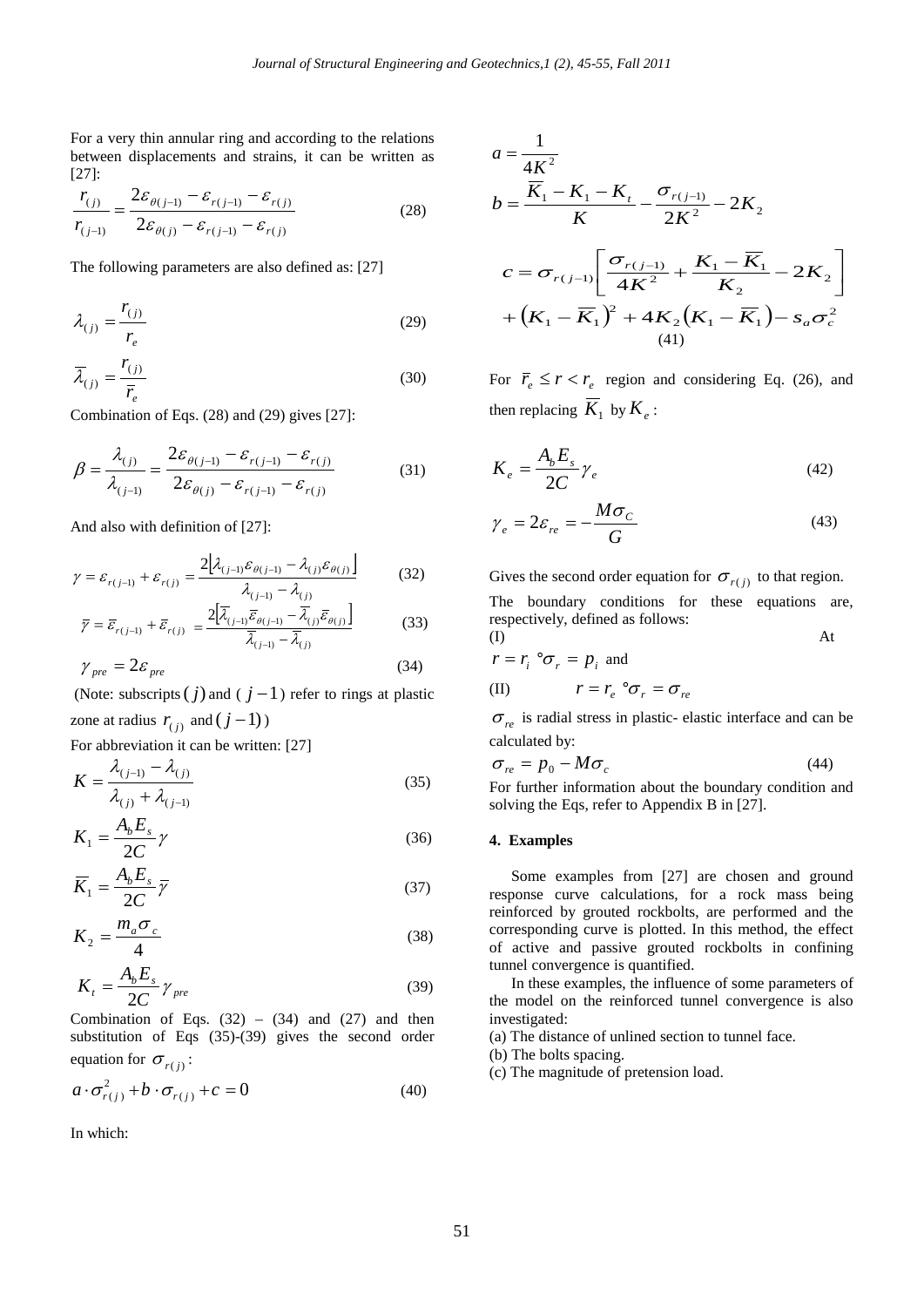*Example 1***:**

A circular mine haulage tunnel of radius 4m, is to be driven in a good quality quartzite at a depth at which the in situ hydrostatic stress is  $p_0 = 81$  *MPa*. The rock mass properties are

 $\sigma_c = 300 \, MPa$ ,  $m = 7.5$ ,  $s = 0.1$ ,  $E = 40$  *Gpa*,  $m_r = 0.3$ ,  $s_r = 0.001$ ,  $f = 1$ .

In this example Ab (rockbolt cross-section area) has been assumed equal to zero ( $A_b = 0$ ). Thus, it is expected that the corresponding results are the same as the results obtained by Brown et al. (1983).

Brown et al. [27] reported that the ratio *i i r*  $\frac{u_i}{v}$  for  $\frac{p_i}{v} = 0$  $\frac{p_i}{p_0} =$ 

will be 0.450% for  $p_0 = 81$  *MPa*. This ratio has been calculated 0.443%, which shows very good agreement with the value reported by [27]. *Example 2***:**

A highway tunnel with diameter 10.7 m is driven in a fair to good quality limestone at a depth of 122 m below the surface. The following material properties are given for the rock mass

$$
m = 0.5
$$
,  $f = 1.2$ ,  $h = 2$ ,  $\alpha = 3.5$ , *MPa*  $\sigma_c = 27.6$ ,  
\n $v = 0.25$  *GPa*  $E_r = 4.38$ , *MPa*  $P_0 = 3.31$   
\n,  $s = 0.001$ ,  $s_r = 0$ ,  $m_r = 0.1$ ,

The output results and the related response curve are shown in Fig. 8. According to [27] report, the ratio *i i r*  $\frac{u_i}{\text{for}}$   $\frac{p_i}{p_0} = 0$  will be 1.65% which shows relatively good  $\boldsymbol{0}$ 

agreement with the results obtained by theoretical method (calculated 1.48%).



Fig. 8. Ground response curve for the rock mass around the tunnel in Examples 2–4

Following Examples 3–7 with the same rock mass input data of Example 2 (but different bolting design input data) were solved to study and investigate the influence of different design parameters involved in the mathematical formulation of the proposed model on the tunnel convergence. Bolting design input data of these examples are illustrated in Table 1.

Examples 3 and 4 discussed the existence of passive and active grouted rockbolts (reinforced elements) in confining the amount of deformation in plastic zone and compare with unreinforced rock mass. In Examples 5–8, the following grouted bolting design parameters were investigated:

- The distance of unlined section to tunnel faces (Example 5).
- The bolts spacing (Example 6).
- The magnitude of pretension load (Example 7).

| <b>Examples</b> | Cross section area<br>(cm <sup>2</sup> ) | <b>Pre-tension load</b><br>(t) | $\mathbf C$<br>(m <sup>2</sup> ) | <b>Distance from tunnel face</b><br>(m) |
|-----------------|------------------------------------------|--------------------------------|----------------------------------|-----------------------------------------|
|                 |                                          |                                |                                  |                                         |
| Exam 3          | 5                                        | 0                              | 0.5                              | 2                                       |
| Exam 4          | 5                                        | 8                              | 0.5                              | 2                                       |
| Exam 5A         | 5                                        | 8                              | 0.5                              | 2.5                                     |
| Exam 5B         | 5                                        | 8                              | 0.5                              | 1.5                                     |
| Exam 6A         | 5                                        | 8                              | 0.75                             | $\overline{2}$                          |
| Exam 6B         | 5                                        | 8                              | 0.25                             | $\overline{2}$                          |
| Exam 7A         | 5                                        | 12                             | 0.5                              | $\overline{2}$                          |
| Exam 7B         | 5                                        | 4                              | 0.5                              | 2                                       |
|                 |                                          |                                |                                  |                                         |

Table 1: The input data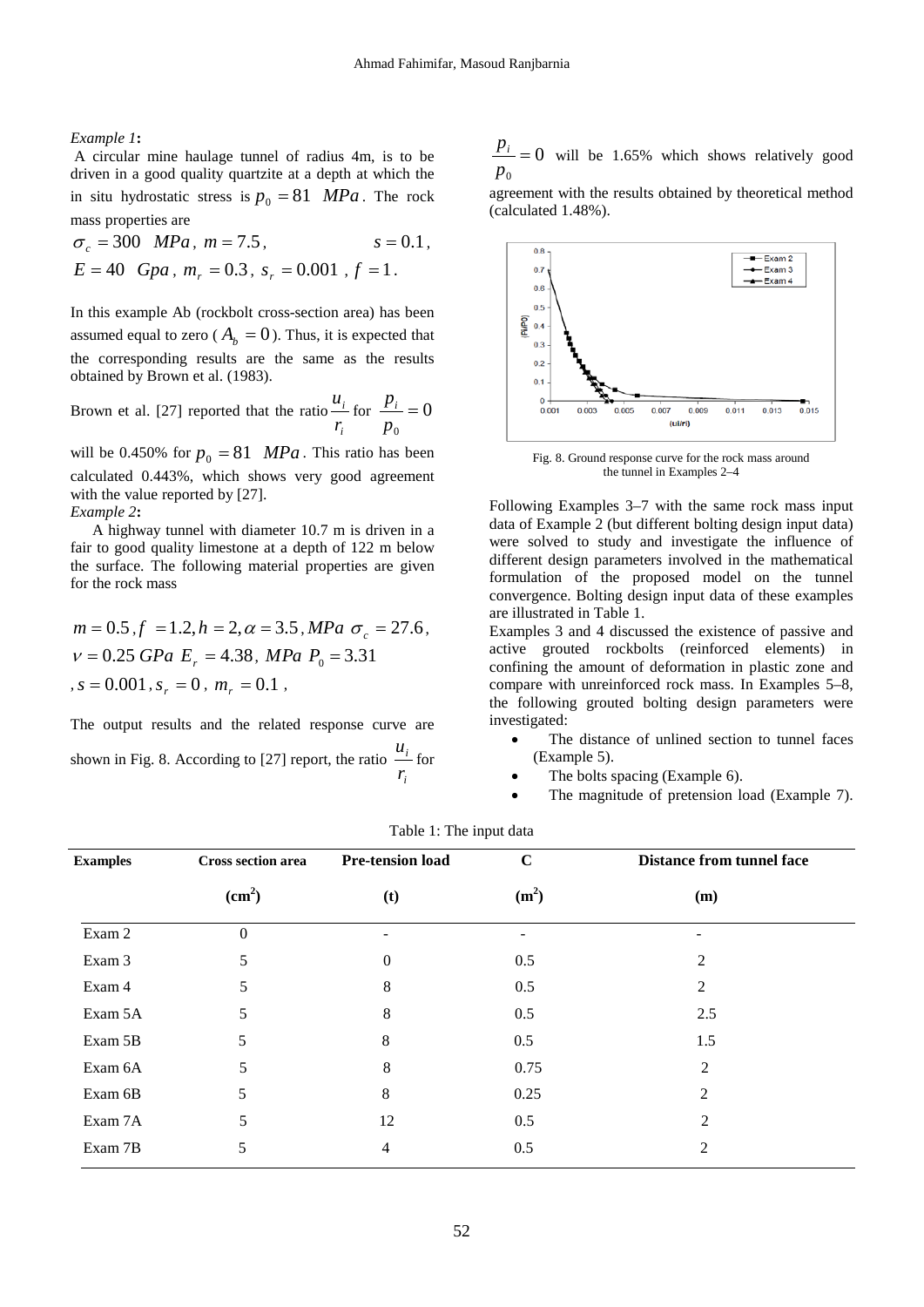#### *4.1. The Results of Analyses and Eexamples*

As observed in Fig. 8 (the ground response curve of Examples 2–4), both passive and active grouted rockbolts decrease deformation in the plastic zone considerably in comparison to Example 2. In Example 4, it can also be perceived the amount of displacements in plastic zone decrease in comparison to Example 3. In fact, by applying the pretension load the initial and total radial internal pressure of the rock mass as the confining pressure increases with respect to passive types.

In all examples except Example 5, the grouted rockbolts were installed in distance of 2 m from working face, the corresponding fictitious radial internal pressure in that section due to confinement of tunnel face is about

$$
p_i = 0.81
$$
 MPa (or  $\frac{p_i}{p_0} = 0.248$ ). For 5A and 5B

examples, the corresponding fictitious radial internal

pressure are 
$$
\frac{p_i}{p_0} = 0.173
$$
 and  $\frac{p_i}{p_0} = 0.367$ .

The ground response curve (GRC) graphs of Examples 4, 5A and 5B are shown in Fig. 9



Fig. 9. Ground response curve for the rock mass around the tunnel in Examples 2, 5A and 5B.

As observed above, time of rockbolts installation is a very important factor in tunneling design. Therefore, as many studies have stated and this analytical model shows, the rockbolts (or any type of support system) should be installed after excavation as soon as possible or the grouted rockbolts may not have the proper efficiency as a support system.

Example 6 investigates the influence of the installation spacing of grouted rockbolts. Since varying the number of rockbolts per unit area of the tunnel surface is corresponding to increase or decrease of the internal pressure induced in the broken rock mass, it influences the tunnel convergence. The GRC graphs of Examples 4, 6A and 6B are shown in Fig. 10 which reflects the sensitivity of tunnel convergence to bolting pattern installation.

In Examples 7A and 7B, the pretension load of bolts was different. As observed in Fig 11, the amount of displacements in the reinforced plastic zone is dependent

upon the magnitude of the pretension load. Due to increasing of the pretension load, the initial and total radial internal pressures within the rock mass as the confining pressure increases.



Fig. 10. Ground response curve for the rock mass around the tunnel in Examples 2, 6A and 6B.



Fig. 11. Ground response curve for the rock mass around the tunnel in Examples 2, 7A and 7B.

## **5. Summary and Conclusions**

An analytical solution is proposed for the computation of the ground reaction curve of a tunnel which was reinforced with active grouted rockbolts while the effect of the distance of the bolted section to tunnel face is considered. It is extended for strain softening behaviors and non-linear peak strength criterion. Different examples are solved using this method and the results obtained are comparable to the literature and confirm the correctness and suitability of the method.

The results show that preloading the bolts is not as effective as decreasing the bolts spacing in confining tunnel convergence.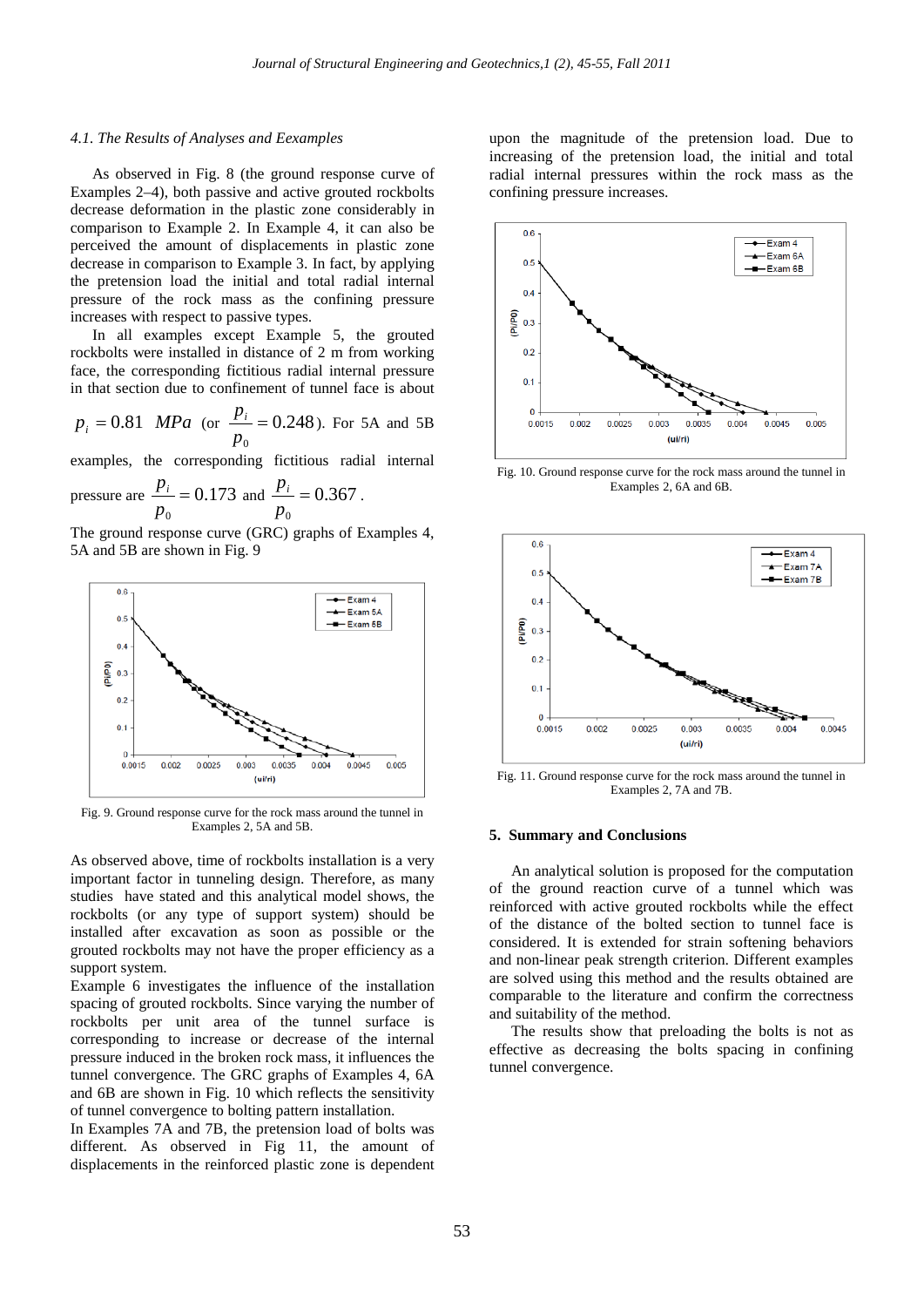# **References**

- [1] Windsor, C.R, Thompson AG.(1993). "Rock reinforcement – technology, testing, design and evaluation." In: Hudson JA (ed) Comprehensive Rock Engineering, Vol. 4, Pergamon Press, Oxford, pp 451–48
- [2] Brown, E.T., "Rock mechanics and the Snowy Mountain Scheme. In: The Spirit of the Snowy. ATSE Symposium, November 1999. Australian Academy of Technological Sciences and Engineering
- [3] Lang, T.A. (1961). "Theory and practice of rock bolting". Trans Soc Min Engrs Am Inst Min Metall Petrolm Engrs 220, pp 333–348
- [4] Lang, T.A. (1962, 1962–1964).Notes on Rock Mechanics and Engineering for Rock Construction", University of California at Berkeley, Vol. I and II,
- [5] Hoek, E., Brown, E.T. (1980). "Underground excavations in rock", The Institution of Mining and Metallurgy, London,.
- [6] Stillborg B. (1994). "Professional users handbook for rock bolting". Trans Tech Publications, Germany.
- [7] Carranza-Torres, C. (2009) "Analytical and numerical study of the mechanics of rockbolt reinforcement around tunnels in rock masses", Rock Mech Rock Engngineering, No 42, , pp 175–228.
- [8] Brown, E.T. (1981). "Putting the NATM into perspective". Tunnels and Tunnelling, , pp 13–17
- [9] Barton N.R., Lien, R., Lunde, J. (1974). "Engineering classification of rock masses for the design of tunnel support". Rock Mech 6(4), 189–239
- [10] Bieniawski, Z.T.(1973). "Engineering classification of jointed rock masses". Trans S Afr Inst Civ Engrs 15(2), pp 335–344
- [11] Bischoff, J.A. and Smart, J.D. (1975). "A Method of computing rock reinforcement system which is structurally equivalent to an internal support system", In: Proc, 16 Symp. On Rock Mechanics, Univ. of Minnesota, pp. 179-184.
- [12] Grasso, P.G., Mahtab, A. and Pelizza, S. (1989). "Riqualificazione della massa roccoisa: un criterio per la atabilizzaazione della gallerie". Gallerie e Grandi Opere Sotterranee, 29, pp. 35-41.
- [13] Indraratna, B., Kaiser, P. K. (1990a). "Analytical model for the design of grouted rock bolts", International Journal for the Numerical and Analytical Methods in Geomechanics. No 14, pp. 227-251.
- [14] Indraratna, B., Kaiser, P. K. (1990b). "Design for grouted rock bolts based on the convergence control method", International Journal for the Numerical and Analytical Mmethods in Geomechanics, No 27, pp. 269-281.
- [15] Osgoui1,R., Oreste P. (2010). "Elasto-plastic analytical model for the design of grouted bolts in a

Hoek–Brown medium", Int. J. Numer. Anal. Meth. Geomech., No 34, pp 1651–1686.

- [16] Peila, D.and Oreste, P.P. (1995)".Axisymmetric analysis of ground reinforcing in tunneling design", Computers and Geomachanics, No 17, pp. 253-274.
- [17] Peila, D.and Oreste, P.P. (1996)".Radial passive rockbolting in tunneling design with a new convergence-confinement model, Int. J. Rock Mech. Mining Sci and GeoMech, vol 33, pp. 443-454.
- [18] Still, H., Holmberg, M. and Nord, G. (1989). "Support of weak rock with grouted bolts and shotcrete", Int. J.of Rock Mech. Mining Sci and Geo Mech., 27, pp 269-281
- [19] Aydan Ö. (1989). "The Stabilisation of Rock Engineering Structures by Rockbolts", Ph. D. Thesis, Nagoya University.
- [20] Fahimifar, A., Soroush, H. (2005). "A theoretical approach for analysis of the interaction between grouted rockbolts and rock masses", Tunneling and Underground Space Technology. No 20, pp. 333- 343.
- [21] Cai, Y., Esaki, T., Jiang, Y. (2004)."An analytical model to predict axial load in grouted rock bolt for soft rock tunneling". Tunnelling and Underground Space Technology, No 19, pp 607–618.
- [22] Cai, Y., Jiang, Y.J., Esaki, T. (2004)."A rock bolt and rock mass interaction model", International Journal of Rock Mechanics and Mining Sciences, No 41, pp 1055–1067.
- [23] Guan, Zh., Jiang, Y., Tanabasi, Y., Huang, H**.** (2007). "Reinforcement mechanics of passive bolts in conventional tunnelling", International Journal of Rock Mechanics and Mining Sciences, No 44, pp 625–636.
- [24] Bobet, A., Einstein, H.H. (2010)."Tunnel reinforcement with rockbolts", Tunneling and Underground Space Technology, No 25.
- [25] Hoek E, Carranza-Torres C, Diederichs M, Corkum B. (2008)."Integration of geotechnical and structural design in tunnelling". In: 56th Annual Geotechni- cal Engineering Conference, University of Minnesota, pp 58.
- [26] Hoek, E., Brown, E.T. (1997). "Practical estimates of rock mass strength", Int. J. Rock Mech. Sci. Geom. No 34 (8), pp 1165–1187.
- [27] Brown, E.T., Bray, J.W., Ladanyi, B. and Hoek, E. (1983)."Ground response curve for rock tunnels", Journal of Geotechnical Engineering, 109(1), pp. 15- 39.
- [28] Alonso, E., Alejano, L.R., Varas, F., Fdez-Manin, G., Carranza-Torres, C. (2003). Ground response curves for rock masses exhibiting strain softening behavior. Int. J. Numer. Anal. Meth. Geomech. 27, 1153–1185.